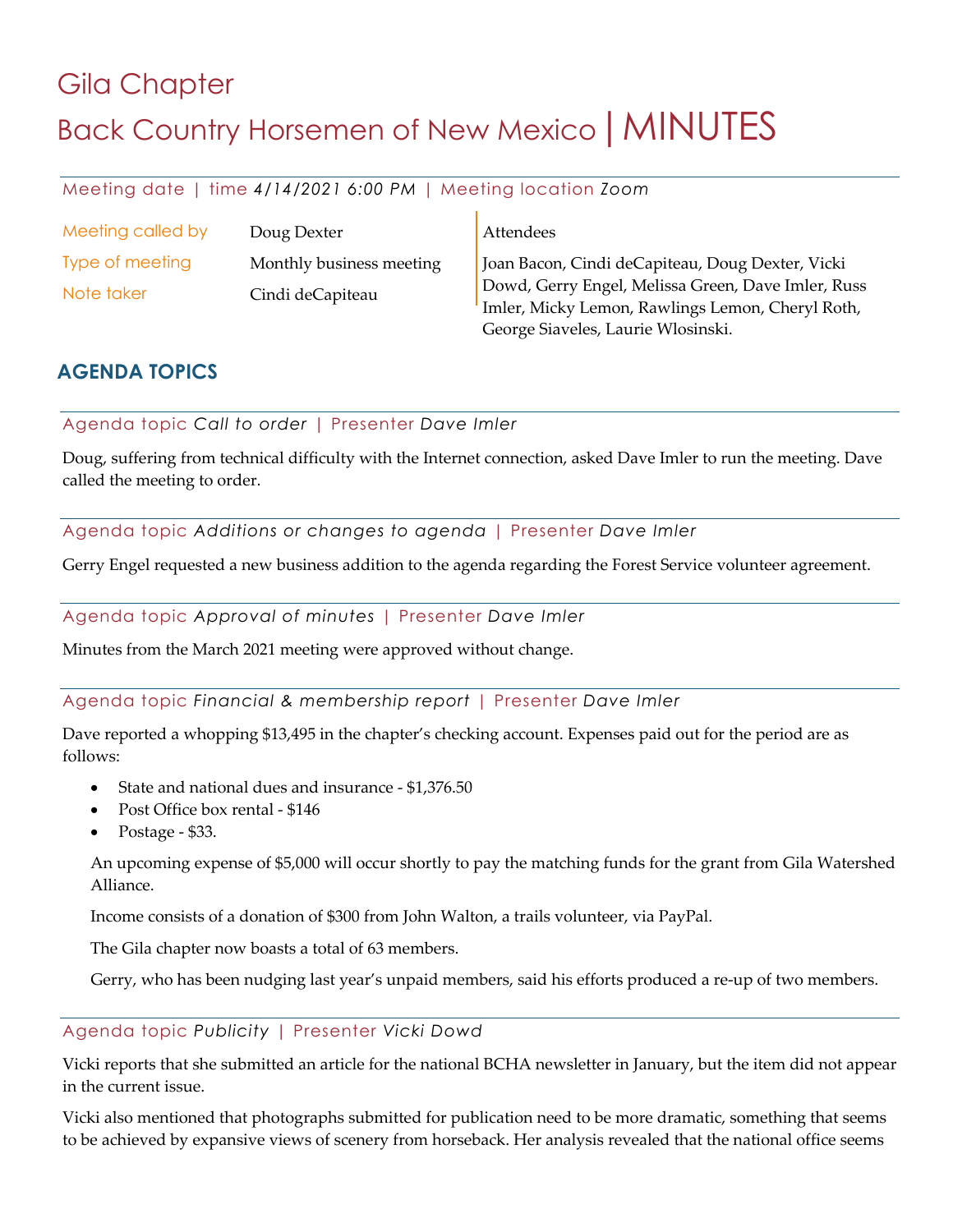to prioritize for publication photos from projects like bridges, corrals, and other trail infrastructure. Vicki will contact BCHA to inquire about specifications for the kind of photos they want.

Melissa has produced an article for *Desert Exposure* and Vicki is handling items for *The Independent*.

| <b>Action items</b>                                                | <b>Person responsible</b>                    |
|--------------------------------------------------------------------|----------------------------------------------|
| Contact BCHA for photo specifications                              | Vicki Dowd                                   |
| Agenda topic Public Service/Communications   Presenter Gerry Engel |                                              |
| Discussion [Conversation]                                          |                                              |
| <b>Action items</b>                                                | <b>Deadline</b><br><b>Person responsible</b> |
| [Topic]                                                            | [Presenter]                                  |
| [Topic]                                                            | [Presenter]                                  |
|                                                                    |                                              |

#### Agenda topic *GCSAR Activity* | Presenter *Laurie Wlosinski/Russ Imler*

Grant County Search and Rescue has confronted six or so missions in the last 30 days. Of these, four went out into the wilds. Two were resolved with local resources, coordinated by the Incident Commander (Laurie Wlosinski) getting local resources out.

The various missions were an airplane crash, a dementia walkaway, an injured hiker at Jordon Hot springs, a heart attack victim who was choppered out, had a dehydrated hiker in the bootheel on the CDT. Laurie noted added that the 65-year-old heart attack hiker was within a half-mile of a GBCH crew that was working in the area. Melissa saw the chopper.

#### Agenda topic *BCHNM Update* | Presenter *Mickey Lemon, Rawlings Lemon*

Mickey reports that the most significant matter of state BCH interest is the rendezvous, now in the planning stages for roll-out beginning October 24. The event will be held at Ft. Stanton and more information will be forthcoming after the next state meeting in July. Micky urged tonight's Zoomers to attend the rendezvous because Ft. Stanton has beautiful trails.

BCHNM is currently promoting a national fundraiser—an auction from BCHA with donations from state organization.

Maresa Luzier, the public lands chair for BCHNM, is very complimentary about the Gila chapter's website. She's urging everybody to take a look at it.

Also of interest is the Lower Rio Grande chapter's efforts to stay viable. Gerry Engel suggests that the Gila chapter offers to state delegates the opportunity of working on trail projects in the Gila. He noted that the Lower Rio Grande chapter has worked with us before on projects in Railroad Canyon, where we will be working later this year.

Teal Harbing, an equestrian who gives training on wilderness first aid all over the state. Micky suggests that a presentation from her might be a good candidate for a future education segment.

The NM Horse Council is trying to get reorganized and is begging for members, especially members from our part of the state. Dues are around \$20 a year. The Council is trying to stay in close contact with the livestock board to relay information about diseases and stolen animals. A national board meeting will be held April 25-27 via Zoom and Facebook, so anybody can tune in.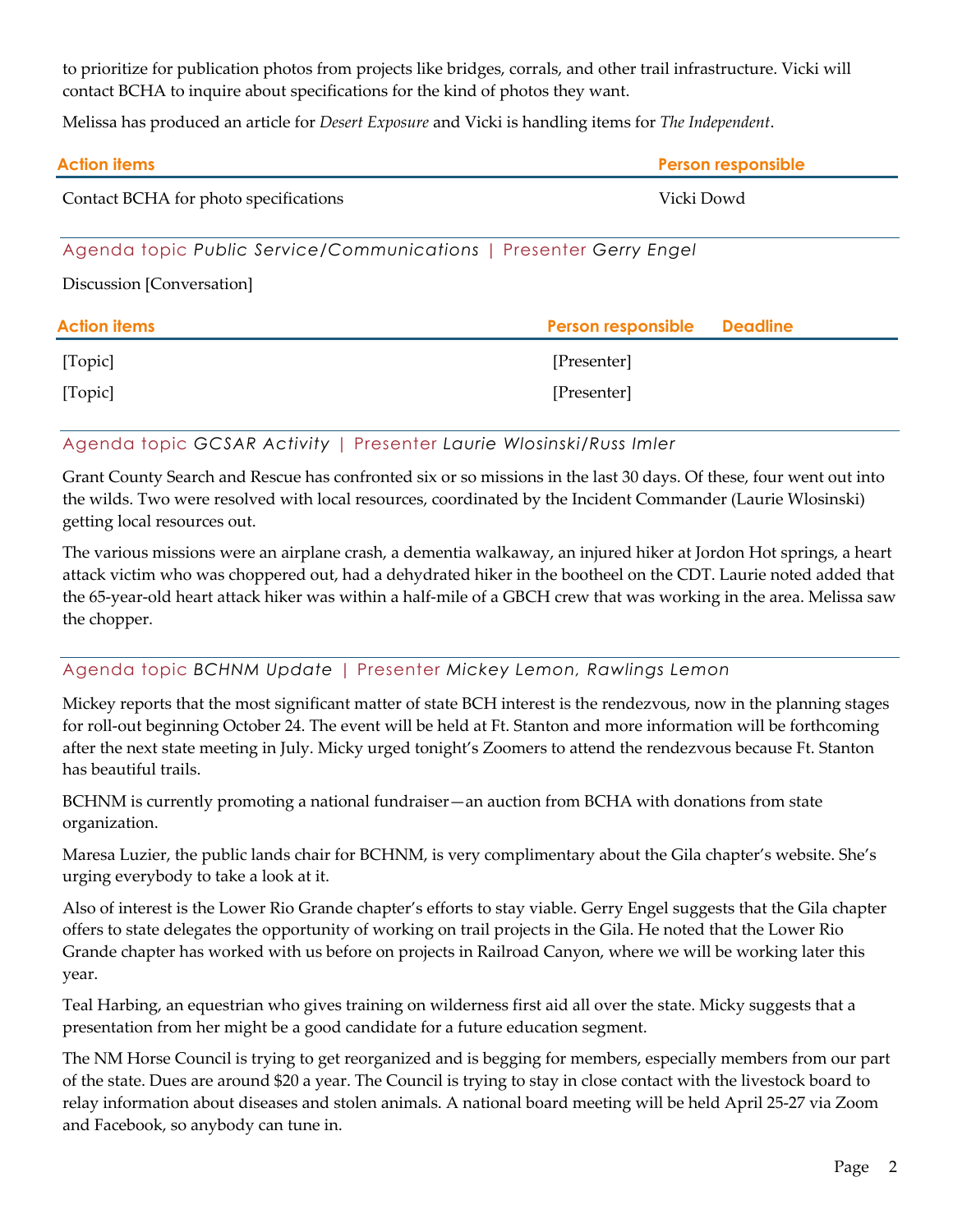Offer trail clearing project opportunities to delegates from BCHNM and (especially) the Lower Rio Grande Chapter Mickey, Rawlings

#### Agenda topic *Programs & Grants* | Presenter *Melissa Green*

Lots of work and the bucks to pay for it are on target for the 2021-22 trail clearing seasons. Under a grant from the National Forest Foundation, some projects are earmarked specifically for the Gila wilderness (but not the Gila National Forest) and will be applied to projects in the north end of the wilderness.

The Gila chapter just applied to the National Wilderness Stewardship Alliance for \$6,250 for trails outside the wilderness. Melissa expects to have a response to the application by May.

Money from the Great American Outdoors Act has been awarded, but is stuck somewhere.

The Forest Service asked Gerry if we're interested in doing something with the National Park Service and for the \$1,500 available, Gerry will discuss with the Forest Service what needs to be done. Gerry does know that the grant involves working with one of the youth corps and packing materials to the Cliff Dwellings.

Vicki Dowd reported mournfully that the Gila chapter missed the 2021 deadline to participate in *Give Grandly*, an annual fund drive sponsored by the Grant County Community Foundation sponsors and for which 501(c)3 organizations are eligible. The drive can generate between \$3,000 and \$6,000 because donations are accepted are online and by telephone. Although there is a costs of \$60 to participate, the effort produces a great deal of publicity; we need to be on board for next year. Vicki will take care of it next year.

Gerry suggested that, presumably when the time comes in 2022, we need to send something out to all the members urging them to designate the Gila chapter for their contributions. He also noted that Melissa is doing a good job of putting project info online and on Facebook. Gives people a good idea what we're doing.

| <b>Action items</b>                                        | <b>Person responsible</b> |
|------------------------------------------------------------|---------------------------|
| Mark the calendar for the next Give Grandly deadline.      | Vicki Dowd                |
| Remember the impossible task of remembering to send a Give | Gerry Engel               |
| Grandly reminder to all the members.                       |                           |

#### Agenda topic *Trail work update* | Presenter *Melissa Green*

Facebook links and reports are all on the Gila chapter's website (with links to plenty of photos, so you can see what you might be missing). Exclusive of time for setup work and food prep, we have over 2,000 hours on record—with ninety-seven (*really*! 97) people on the trail with a bunch of logs. We have covered just under 40 miles of trail, during which 227 meals were prepared and presumably consumed.

#### Agenda topic *Insurance for trail volunteers* | Presenter *Doug Dexter*

Discussions of insurance for trail work and workers will outlive the planet (although it's not yet clear how the planet's demise will be insured) and continues—for GBCH—to outlive every considered effort at resolution. We seem to be getting closer though.

Gerry imparts that our agreement with the Forest Service says we must provide general liability insurance and medical insurance coverage for our *non-GBCH-member volunteer trail workers*, a new requirement by the Forest Service (arising suddenly from the fact that we have never had such a thing before). Gerry has spoken with an agent (as reported in previous minutes), whose outfit has a policy ("Volunteer Accident" insurance) at a price of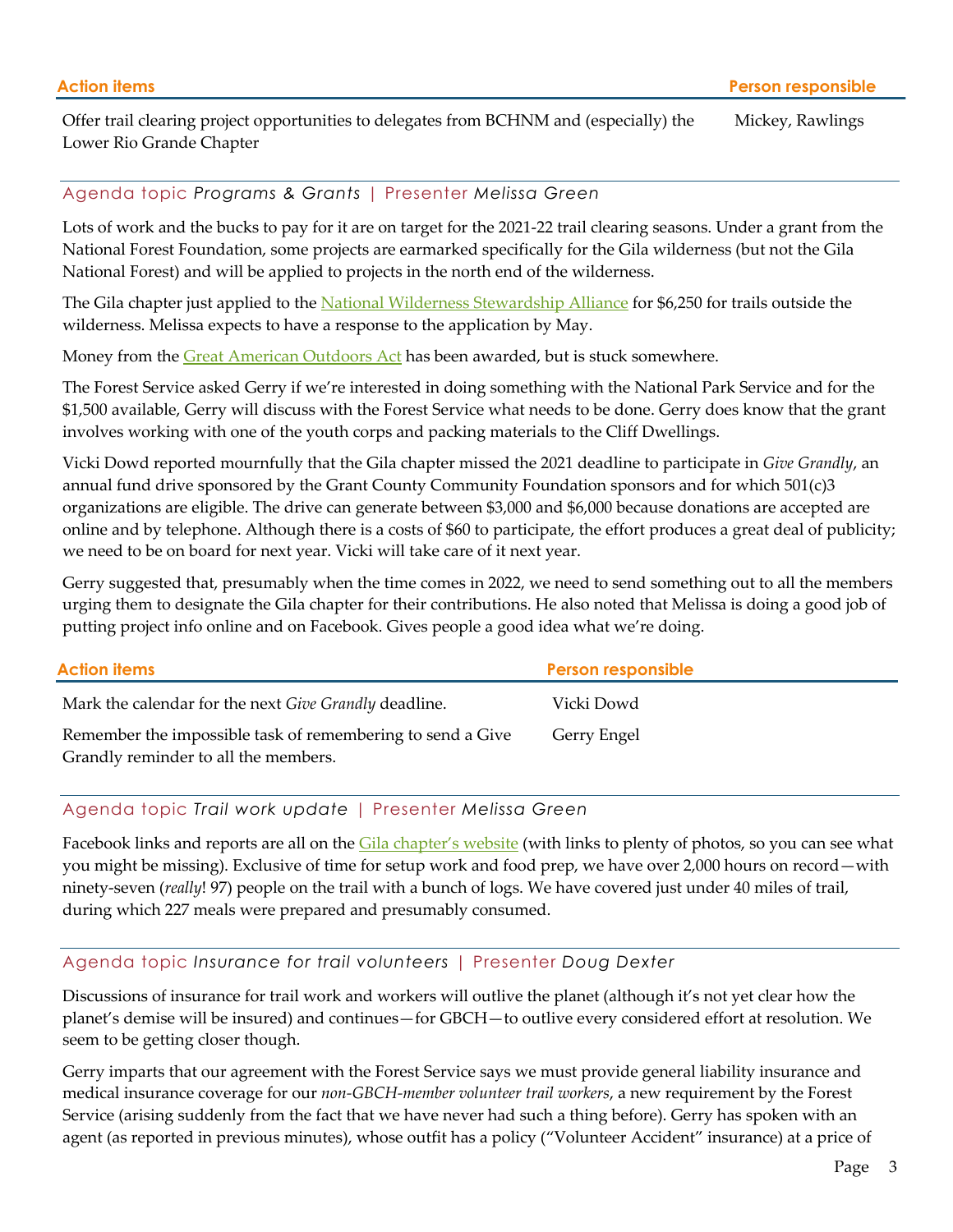\$300 (assumed to be annual) and covering 100 volunteers. Gerry recommended that we purchase that coverage. Vicki made a corresponding motion and Joan Bacon provided a second. A show-of-hands-on-the-screen vote delivered unanimous approval.

Gerry also requested certification from BCHNM that we have general liability insurance. Mickey says we have that—and Mickey/Rawlings will look up the documentation.

| <b>Action items</b>                                         | <b>Person responsible Deadline</b> |      |
|-------------------------------------------------------------|------------------------------------|------|
| Assemble documentation of BCHNM general liability insurance | Rawlings Lemon                     | ASAP |
| and provide to (somebody?) with follow-up at next meeting.  |                                    |      |

Agenda topic *Proposed changes to the GBCH Board structure* | Presenter *Doug Dexter & Dave Imler*

A notice of proposed Bylaws changes was reported to have been distributed by email. The changes described therein will be discussed and voted on at the May 2021 meeting. (Proposed Bylaws on page  $X$ .)

The big picture shows that GBCH needs to establish and elect a "director at large." Nominations will be opened at the May meeting. If you plan to nominate somebody, please talk to that person in advance. The duties of the position are light—involving whatever the president asks the at-large director to do. Vicki Dowd advises that a candidate ought to be somebody who knows a lot of people, because part of the job is to represent the membership.

One more change proposed for the Bylaws, as reported by Doug Dexter, is that the GBCH Board of Directors, now defined as acting in an advisory role, will now grant to the Board the authority to make decisions instead of relying exclusively on the membership to approve everything. Implicit in this new paradigm is the responsibility of the Board to maintain open communication with the membership.

| <b>Action items</b>                                                  | <b>Person responsible Deadline</b> |         |
|----------------------------------------------------------------------|------------------------------------|---------|
| Follow up to make sure everybody received proposed Bylaws<br>changes | Gerry                              | 4/12/21 |

Agenda topic *Membership renewal & payments* | Presenter *Dave Imler*

Secondary only to insurance in the BCH world of wilderness adventure is the matter of membership renewal, which is complicated by a confusing relationship with the receipt of dues by GBCH (annually) to BCHNM and BCHA (quarterly). Without wading into the weeds on this, Dave recommends a procedure that redefines membership from January 1 to the actual date a member pays up, thereby capturing the quarter during which a member's dues are assessed.

At the moment, that's January 1 or thereabouts when dues payments flow in from (mostly) the Christmas party. Members are assessed a full year's dues when they join. People who join somewhat later in the year (especially late in the year) pay a full year's dues when they join and again relatively soon on the next January 1. Members in this case are treated unfairly and shouldn't need to pay dues again until they've received a full year of benefits for their money.

Now everybody understands that the new scheme for dues assessments will complicate bookkeeping, but the GBCH treasurer will cheerfully handle all the coordination. Although previous attempts at this business practice produced accounting glitches, Dave maintains that, with proper administration by the treasurer, complications don't have to arise.

Dave commented that, unless somebody has objections (nobody did) we'll try it and see what happens.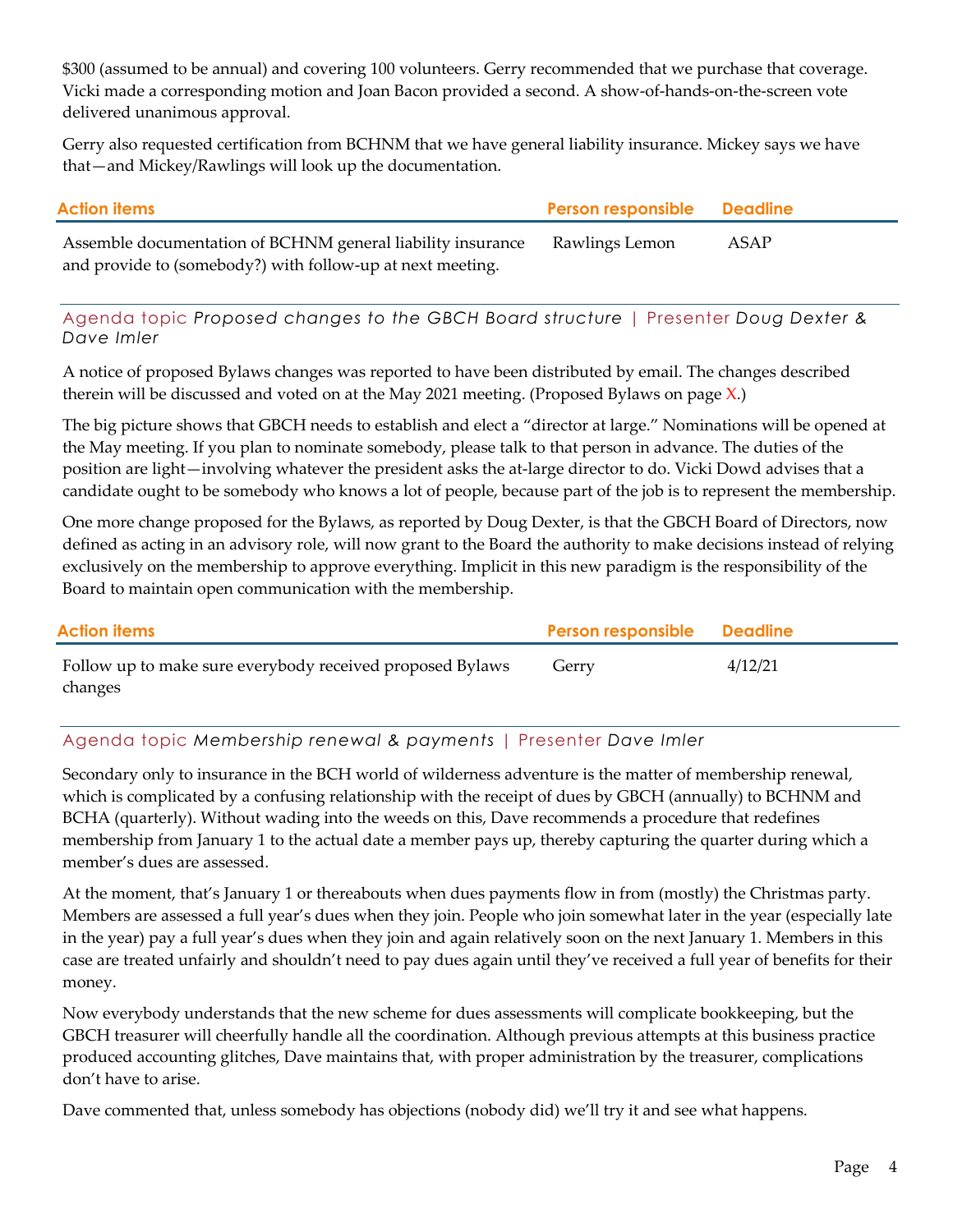Gerry added that the new plan will require quarterly updates to the mailing list quarterly. Dave agrees and will send Gerry the info quarterly.

Laurie wondered how people will be notified to pay at the appropriate time. Dodging the matter for the time being, somebody commented that (currently) the anniversary date of only two members fall in the second quarter. Everybody else is in the first quarter.

| <b>Action items</b>                               | <b>Person responsible</b> |
|---------------------------------------------------|---------------------------|
| Develop and test new dues anniversary scheme      | Dave Imler                |
| Send quarterly membership update reports to Gerry | Dave Imler                |

#### Agenda topic *Announcements* |

**Adopt-a-Highway:** The Gila chapter's highway cleanup coordinator has resigned. We need new person to take this on. The job involves notifying (phone or email works fine) a contact at NMDOT to schedule a cleanup detail (so NMDOT knows when to drive out and pick up the collected trash) and to pick up trash bags from NMDOT. There's also keeping track of who shows up, making sure everybody is properly equipped, and keeping an eye on things during the detail, and reporting back to NMDOT that the work is done.

**Next Meeting:** May 12, 2021

| <b>Action items</b> | <b>Person responsible</b> |  |
|---------------------|---------------------------|--|
|                     |                           |  |

Volunteer as Adopt-a-Highway coordinator and a set of the set of the All ya'll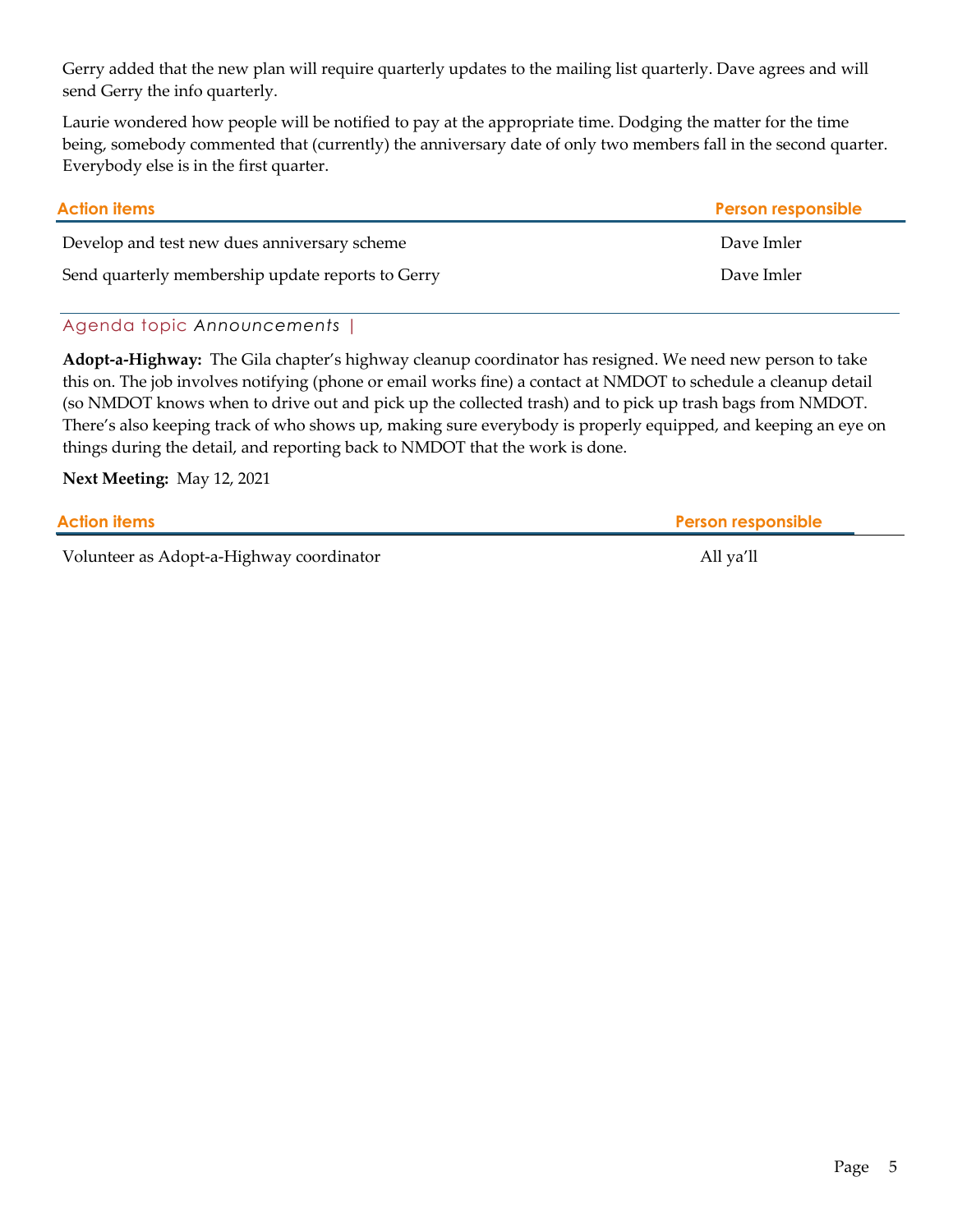# GILA CHAPTER BACK COUNTRY HORSEMEN OF NEW MEXICO, INC. BYLAWS

## ARTICLE I – NAME

Section 1 …..... This organization shall be called GILA CHAPTER of the BACK COUNTRY HORSEMEN OF NEW MEXICO, herein after GILA CHAPTER called Chapter and BACK COUNTRY HORSEMEN OF NEW MEXICO called BCHNM.

Section 2 ........ This Chapter is a Regional Chapter of BCHNM.

Section 3 …..... The Chapter is organized exclusively for charitable purposes under section 501(c)(3) of the Internal Revenue Code, or corresponding section of any future federal tax code.

#### ARTICLE II – PURPOSE AND OBJECTIVES

Section 1 …..... The Chapter shall perpetuate the common sense and responsible use and enjoyment of horses, mules and other livestock in America's back country and wilderness.

Section 2 …..... The Chapter shall work to ensure that public lands remain open to recreational livestock use.

Section 3 …..... The Chapter shall assist various government and private agencies in their maintenance and management of public lands.

Section 4...........The Chapter shall work to educate, encourage and solicit active participation in the wise and sustaining use of the back country resource by horsemen and the general public commensurate with our heritage.

Section 5............The Chapter shall foster and encourage the formation of new Back Country Horsemen organizations.

ARTICLE III – MEMBERSHIP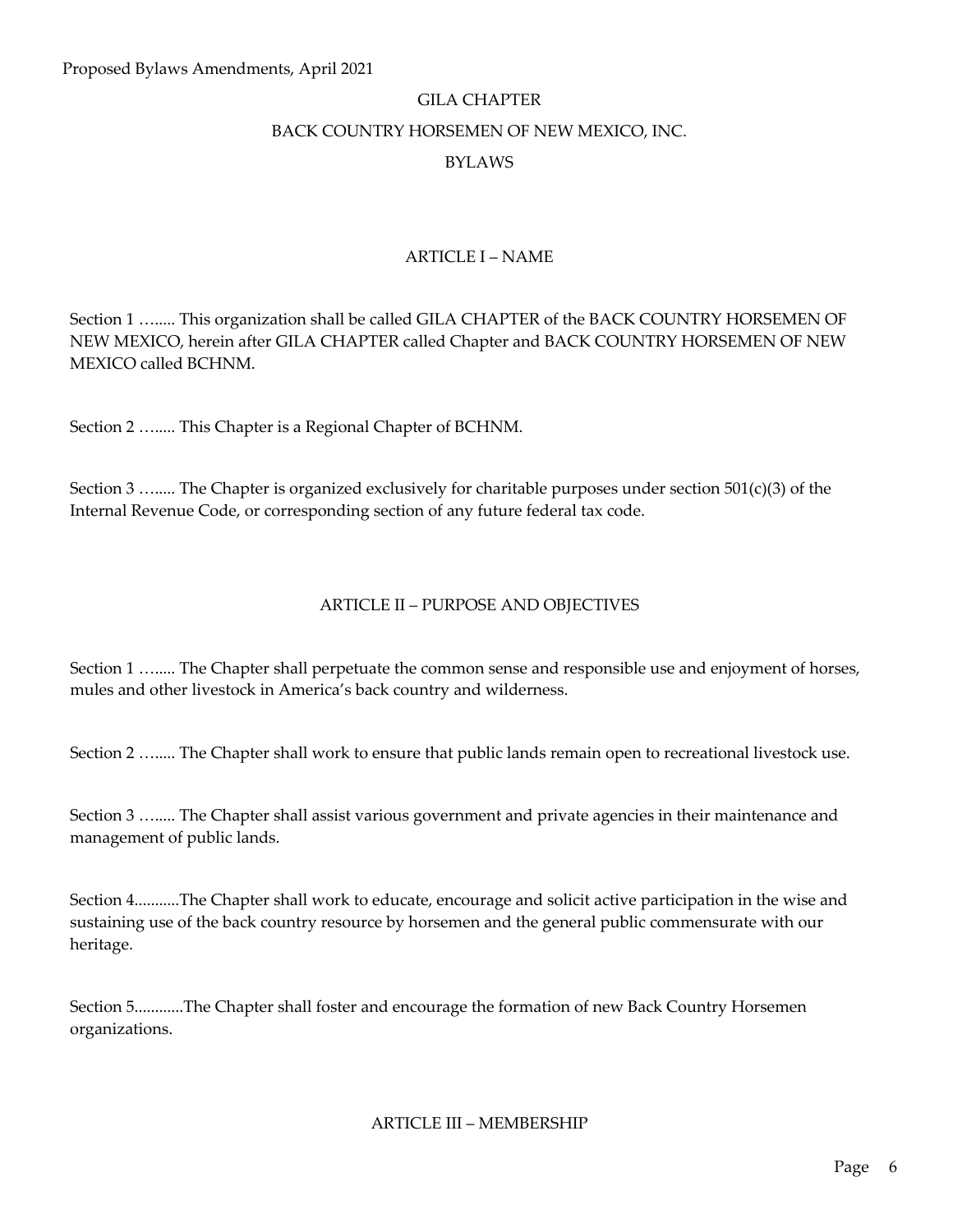Section 1 …...... Membership in the Chapter is open to all interested persons.

Section 2 ..........Application for membership shall be made to the Chapter Treasurer by presentation of application for membership to the Chapter providing name, mailing address, telephone or cell phone number, email address and signed liability release for BCHNM membership records.

Section 3 ...........Members in good standing of the Chapter shall also be members of BCHNM and Back Country Horsemen of America.

Section 4 …..... Dues and fees shall be assessed as deemed necessary by the membership.

Section 5..........Membership classifications shall be Individual and Family. Members under the age of eighteen (18) must be part of a family membership and must have a parent or legal guardian present at all Chapter functions.

Section 6.............Individual membership shall refer to one (1) person eighteen (18) years of age or older.

Section 7.............Family membership shall refer to one (1) or two (2) adults in the same household and all the minor children residing under the supervision of the above referred to adults or guardians.

Section 8 ............Members in good standing are those members whose current dues are paid.

## ARTICLE IV – MEETINGS OF THE MEMBERSHIP

Section 1 …..... Meetings shall be held on a monthly basis to conduct any business of the Chapter, hereinafter called Business Meetings.

Section 2 …..... Each member age eighteen (18) or older, is entitled to one (1) vote.

Section 3 …..... Special meetings of the membership may be scheduled by the President as needed. Notice shall be made in writing or by e-mail to the membership ten (10) days prior to the meeting.

Section 4 …..... Any reports that are to be given at a meeting, by Officer, committee, or individual, shall be brought to the attention of the President prior to the start of the meeting.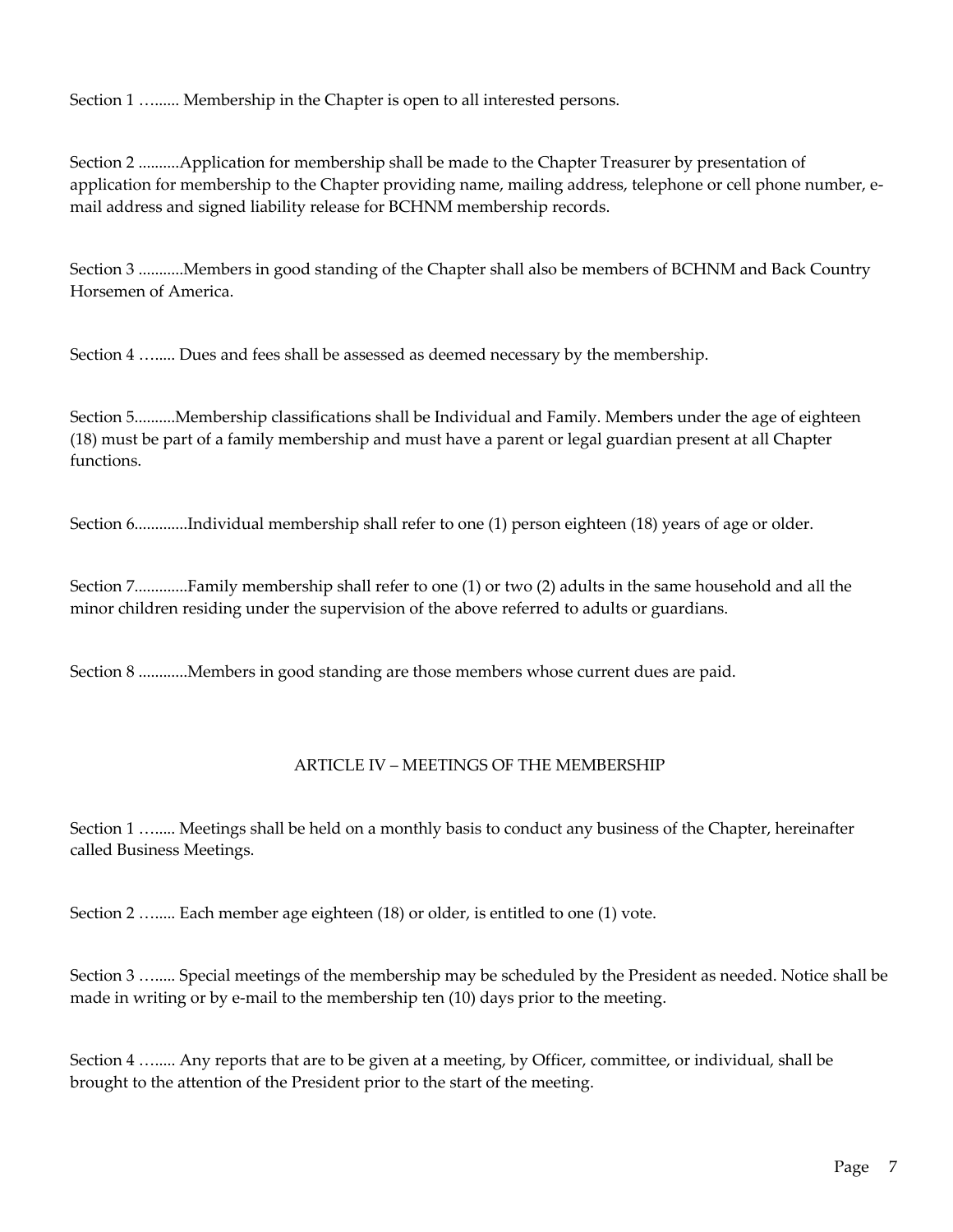Section 5……. Meetings of the Board of Directors may be held from time to time, hereinafter called Board Meetings, and will be held at a time and location decided by a majority vote of the Board of Directors. Action taken at Board Meetings shall be advisory in nature. The Board of Directors shall have the authority to administer all business activities of the Chapter.

Section 6 …..Meetings of the Board of Directors, hereinafter called Board Meetings, shall be held at a time and location decided by a majority vote of the Board of Directors.

Section 7.......Attendance at a Board Meeting by a minimum of five (5) Board Members shall constitute a quorum.

Section 6 ..8….Attendance at a Business Meeting by a minimum of ten (10) eligible voting members including one (1) Officer of the Board of Directors shall constitute a quorum.

## ARTICLE V – OFFICERS AND THEIR DUTIES

Section 1 …..... The Chapter shall elect annually the following officers of the Board of Directors: PRESIDENT, VICE PRESIDENT, SECRETARY, and TREASURER, two (2) STATE DIRECTORS and one (1) DIRECTOR -AT-LARGE.

Section 2 …..... The PRESIDENT shall preside at all Business Meetings, shall appoint such committees that may be necessary and appropriate, and shall serve as ex-officio member of all committees.

Section 3 …..... The VICE-PRESIDENT shall assist the President as needed and is to preside at meetings when the President is absent.

Section 4 …..... The SECRETARY shall record and keep the minutes of Business, Board and Special Meetings.

Section 5 …..... The TREASURER shall keep records of income, expenses, disbursements, and any other financial records required for the operation of Chapter business. The Treasurer shall collect dues and maintain the list of members in good standing.

Section 6 ....... The STATE DIRECTORS shall represent the Chapter at BCHNM quarterly meetings and report **BCHNM** activities to the Chapter.

Section 7 …….. The DIRECTOR-AT-LARGE shall perform the duties assigned by the President.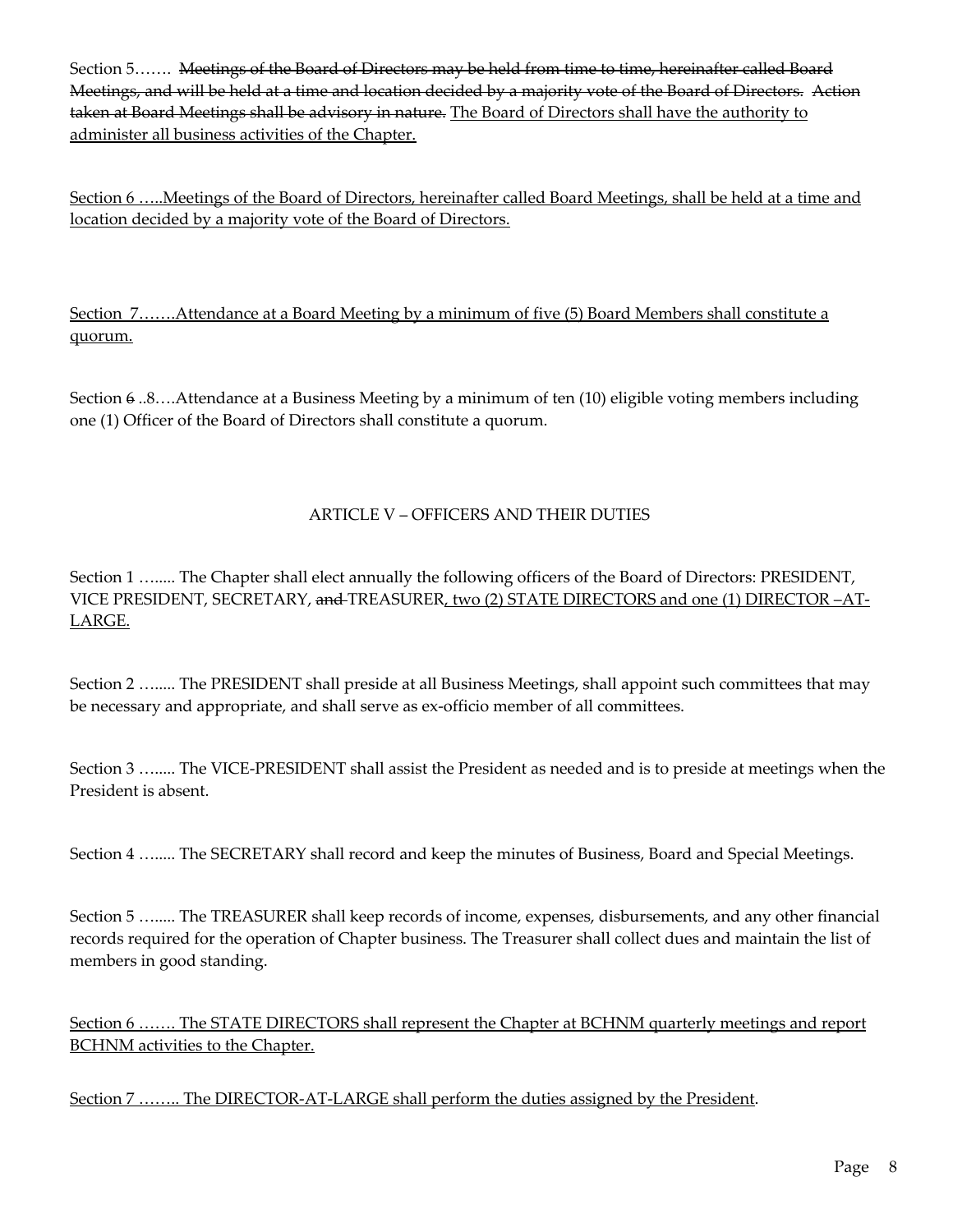Section 68 ...........Election of Officers shall be held at the November Business Meeting.

Section 7 9........Elected Officers, except the State Directors, terms shall begin January 1 of each year following the November elections and terminate December 31 of the same year.

Section 8 10..........So long as the total membership of the Chapter meets the minimum

requirements of BCHNM, two (2) members of the Chapter shall be elected, at the November meeting, to serve as State Directors of BCHNM in accordance with the bylaws of BCHNM. The State Directors shall attend the quarterly BCHNM meetings and report back to the Chapter. The State Directors term of office shall be two (2) years beginning January 1 of the year following the November elections and terminating December 31 of the next year.

Section  $911...$  Vacancies of an office shall be filled by election at a Business Meeting.

Section 10..12... Officers may be removed by a majority vote of members at a Business Meeting. Notification of action to remove an officer must be made at the Business Meeting preceding the meeting that the action is to take place. Notice shall be made in writing to the officer in question ten (10) days prior to the meeting where action may take place.

## ARTICLE VI – HOUSEKEEPING

Section 1 …..... Fiscal year shall be from January 1 through December 31 of each year.

Section 2 …..... Robert's Rules of Order is adopted as a guideline for conducting all meetings. The President may serve as Parliamentarian, or may at his discretion appoint a Parliamentarian. The Decision of the Parliamentarian shall be final in all questions of procedure.

Section 3 …..... Wherever the masculine gender is used herein the feminine shall be deemed included. Wherever the singular form is used herein the plural shall be deemed included to aid in the interpretation to the sense intended.

Section 4 …..... When the President is absent from a Business Meeting the next highest officer in attendance as listed in ARTICLE V will preside.

Section 5............No part of the net earnings of the Chapter shall inure to the benefit of, or be distributable to its members, officers, or other private persons, except that the Chapter shall be authorized to pay reasonable compensation for services rendered and to make payments and distributions in furtherance of the purposes described in section 501(c)(3).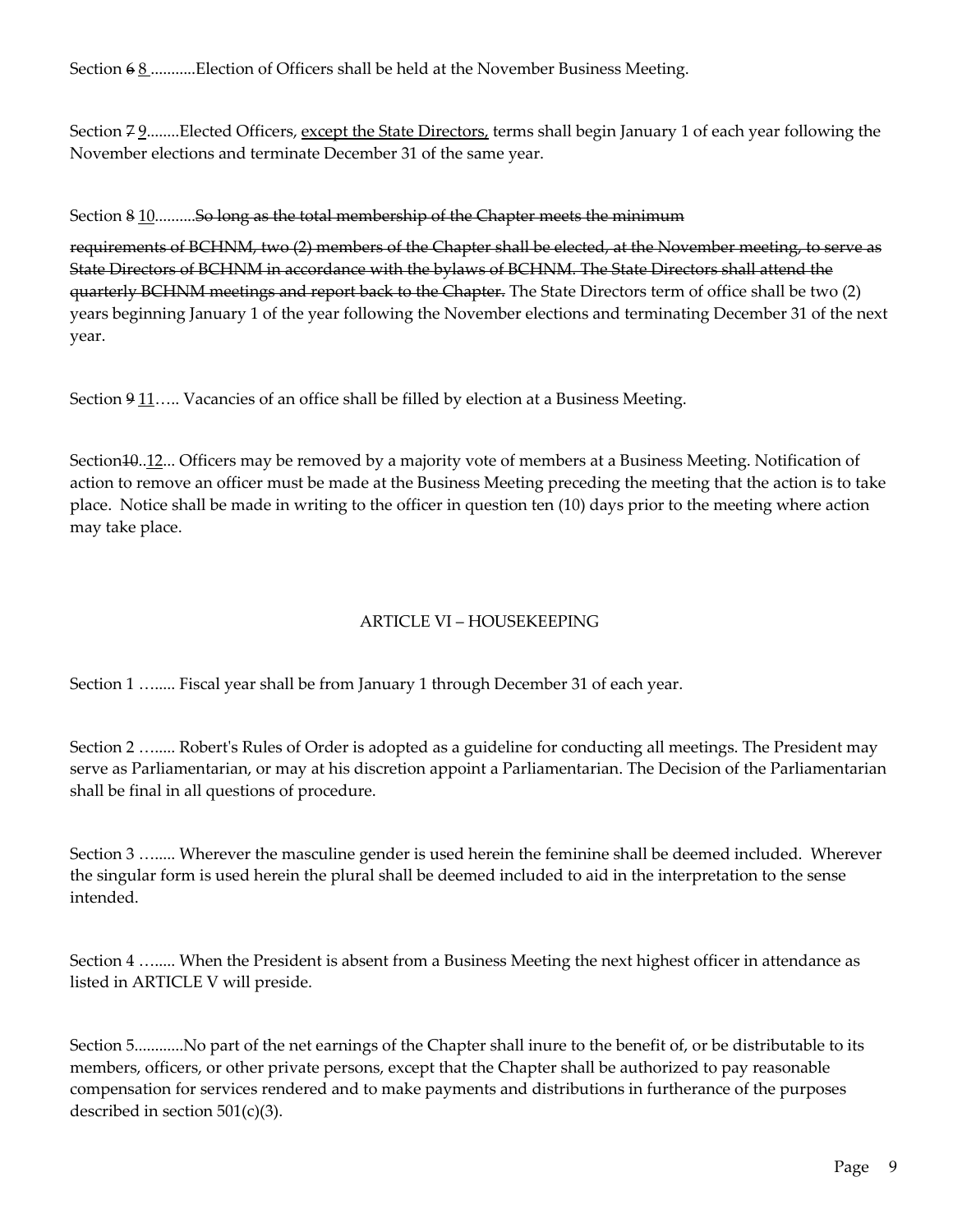Section 6............No substantial part of the activities of the Chapter shall be the carrying on of propaganda, or otherwise attempting to influence legislation, and the Chapter shall not participate in, or intervene in any campaign on behave of or in opposition to any candidate for public office.

Section 7.............Notwithstanding any other provision of these articles, the Chapter shall not carry on any other activities not permitted to be carried on by a corporation exempt from federal income tax under section  $501(c)(3)$ of the Internal Revenue Code, or the corresponding section of any future federal tax code.

## ARTICLE VII – BYLAWS AMENDMENTS

Section 1 …..... These Bylaws may be amended, repealed, or added to by motion of the membership at any Business Meeting, provided that all proposed changes will be made available in written form, e-mail notification shall be considered written form, to all members of the Chapter 30 days prior to the meeting during which the Amendments are to be voted upon and that an affirmative vote of two-thirds of all members present is achieved.

## ARTICLE VIII – DISSOLUTION

Section 1............In the event of dissolution of the Chapter, assets shall be distributed for one or more exempt purposes within the meaning of section 501(c)(3) of the Internal Revenue Code, or corresponding section of any future federal tax code, to BCHNM provided BCHNM is exempt under section 501(c)(3) of the Internal Revenue Code. If BCHNM is not exempt, assets shall be distributed to Back Country Horsemen of America for one or more exempt purposes within the meaning of section 501(c)(3) of the Internal Revenue Code, or corresponding section of any future federal tax code.

## BYLAWS APPROVED BY THE MEMBERSHIP ON 03/12/01

## BYLAWS UPDATED & APPROVED BY THE MEMBERSHIP ON 11/14/2018

## BYLAWS UPDATED & APPROVED BY THE MENBERSHIP ON 05/13/2021

\_\_\_\_\_\_\_\_\_\_\_\_\_\_\_\_\_\_\_\_\_\_\_\_\_\_\_\_\_\_\_\_\_\_\_

Doug Dexter-President